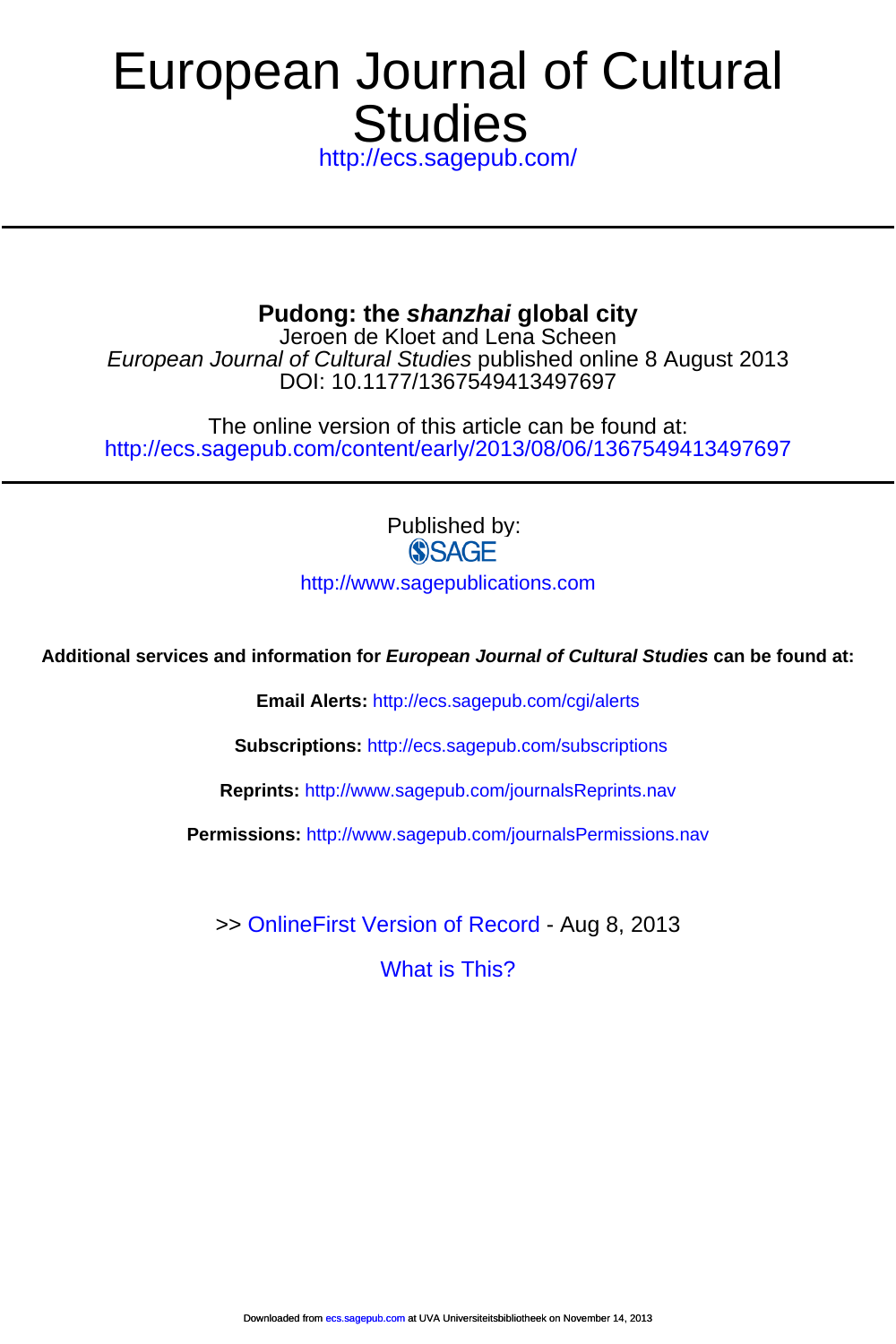EUROPEAN JOURNAL OF



## **Pudong: the** *shanzhai* **global city**

*European Journal of Cultural Studies* 0(0) 1–18 © The Author(s) 2013 Reprints and permissions: sagepub.co.uk/journalsPermissions.nav DOI: 10.1177/1367549413497697 ecs.sagepub.com



#### **Jeroen de Kloet**

University of Amsterdam, the Netherlands

## **Lena Scheen**

New York University Shanghai, People's Republic of China

#### **Abstract**

Shanghai's Pudong financial district is known for its spectacular skyline, which Michelle Huang has referred to as 'a copy of a global city' – a reading that this article pushes further. What does this 'copy of a global city' tell us about the intricate relationships between globalisation, capitalism and urbanity? Whereas Koolhaas proposed the notion of the 'generic city' to grasp the future Asian city, this article argues that his reading reifies the conservative premise that globalisation equals homogenisation. Although Abbas' concept of the 'fake' comes closer to what we see emerging in Asia, it simultaneously reifies the problematic idea of an authentic original. Instead, the article proposes reading Pudong as a *shanzhai* version of the global city: meaning the culture of Chinese pirated, 'fake' products. By linking the notion of *shanzhai* to that of the global city, it aims to recuperate the locality, fluidity and peculiarity of the global city.

#### **Keywords**

Ackbar Abbas, China, fake, global city, Rem Koolhaas, Shanghai, shanzhai

Shanghai is fake, Shanghai is empty, Shanghai is Pudong, you know. (Interview with Shanghai author Mian Mian, October 2005)

One might generalise by saying: the technique of reproduction detaches the reproduced object from the domain of tradition. By making many reproductions it substitutes a plurality of copies for a unique existence. And in permitting the reproduction to meet the beholder or listener in his own particular situation, it reactivates the object reproduced. (Benjamin (1999[1968]): 215)

#### **Corresponding author:**

Jeroen de Kloet, Amsterdam Centre for Globalisation Studies, University of Amsterdam, Turfdraagsterpad 9, 1012 XT Amsterdam, the Netherlands. Email: b.j.dekloet@uva.nl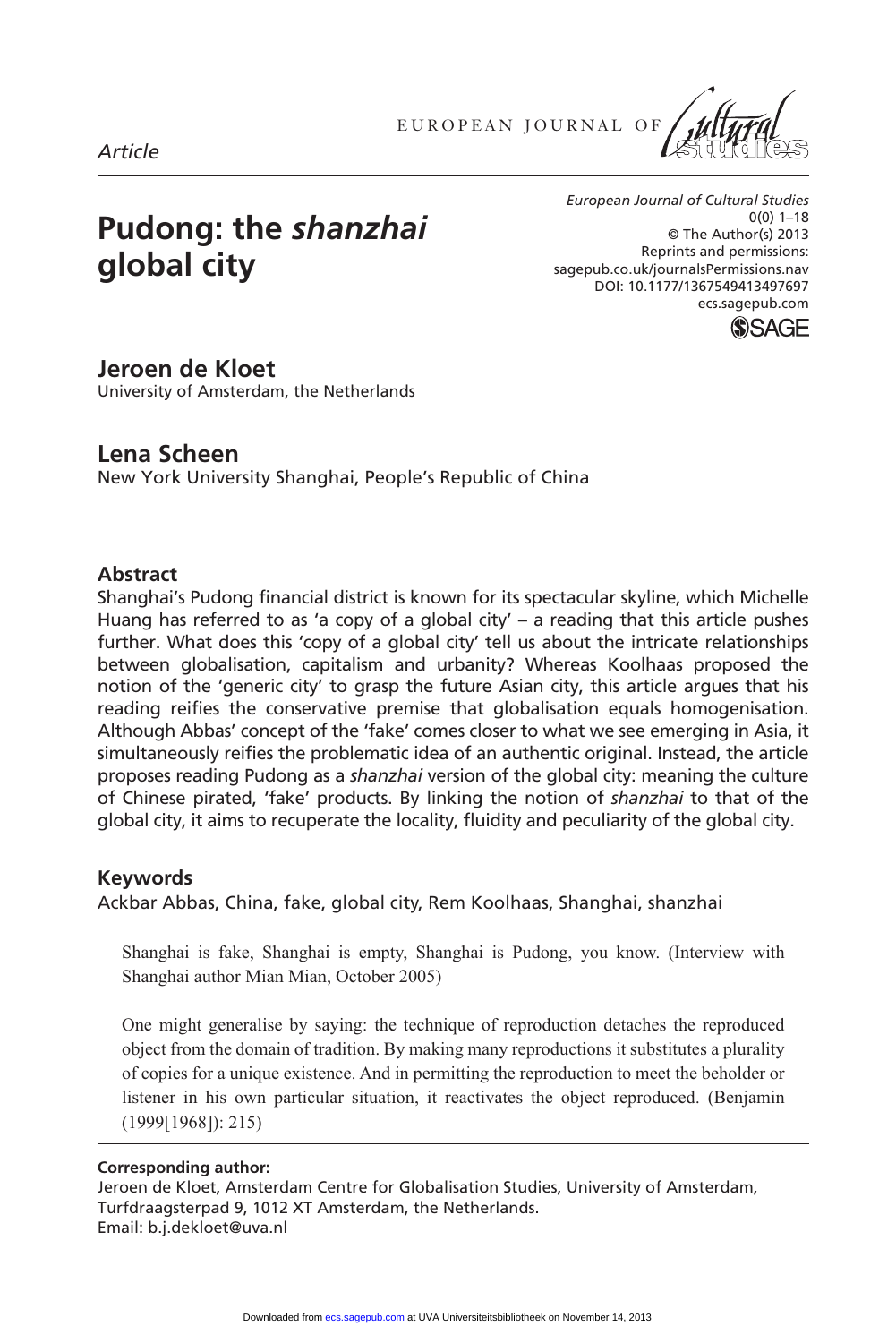

**Figure 1.** Deng Yibing painting a work based on Ai Xuan.

## **Introduction**

Figure 1 is taken in Dafen art village in April 2012, located in Shenzhen, right across the border of Hong Kong. A painter, Deng Yibing, is copying carefully a painting of the renowned Chinese artist Ai Xuan, the half-brother of the artist Ai Weiwei. In Ai Xuan's oeuvre we witness the life of China's minorities set in barren landscapes. In this painting we see a father enduring the cold together with his daughter. The client who ordered this replica asked the painter to change the faces of the original with those of himself with his daughter. An original is copied, but in the process of copying, we witness a slippage of meaning. It is now a rich foreigner who is enduring the hardships of life in the remote parts of China, together with his daughter, rather than one of China's minorities. This perverse translation, which reveals the attraction of the hardships of life in the rural corners of China to a privileged wealthy expat residing in Hong Kong, reflects the obscene workings of cultural globalisation today. It takes a passport and a one-hour trip from the comforts of Hong Kong to the suburbs of Shenzhen to produce a reworked imagination of one's life.

The Dafen art village (see Figures 2 and 3) is famous for its production of what is often termed *shanzhai* art. As the images show, numerous canvasses are produced as exact replicas of famous works, ranging from the *Mona Lisa* to Vincent van Gogh and Fang Lijun. The colours of these works can be altered according to the commissioner's own preferences: for example to match their sofa better. The village is also referred to as an art factory, given the fact that an estimated 60 percent of worldwide reproductions are produced and shipped from there (Henningsen, 2008; for a study of Dafen art village, see Wong, 2013). Literally referring to a fortified mountain village outside official control, the term *shanzhai* now stands for the culture of fake products that are produced in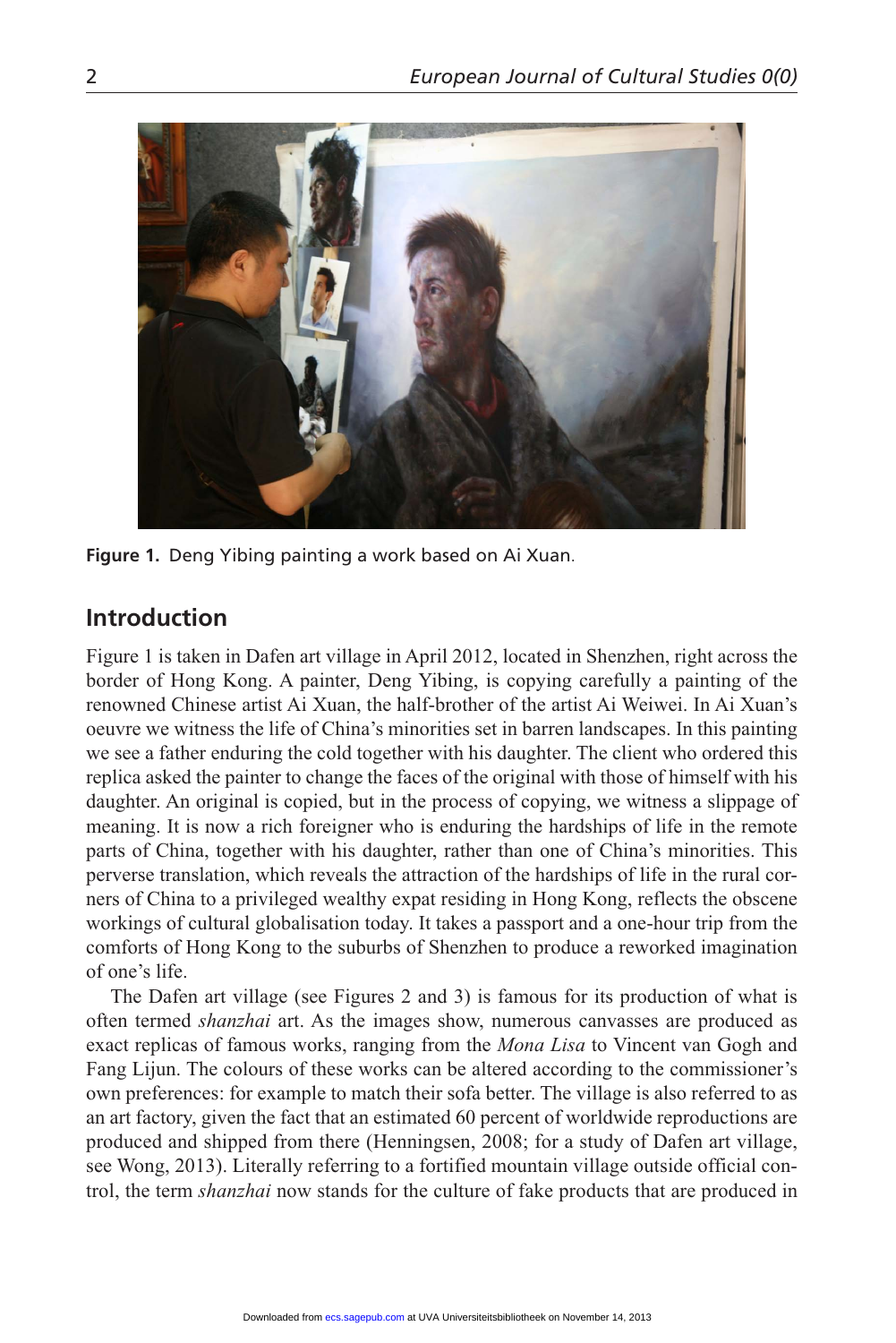

**Figure 2.** Artworks on sale in Dafen art village.



**Figure 3.** Artworks on sale in Dafen art village.

primarily Shenzhen (Tse et al., 2009). The term evokes a sense of illegality and subversion: it is copying, but not quite, as there is more to it than just copying. In China it has become a vernacular term, not only for painting and goods, but also houses, cars, cities; even people can be termed *shanzhai*. In 2012, star architect Zaha Hadid discovered to her dismay that her Wangjing Soho complex was being rebuilt already in Chongqing.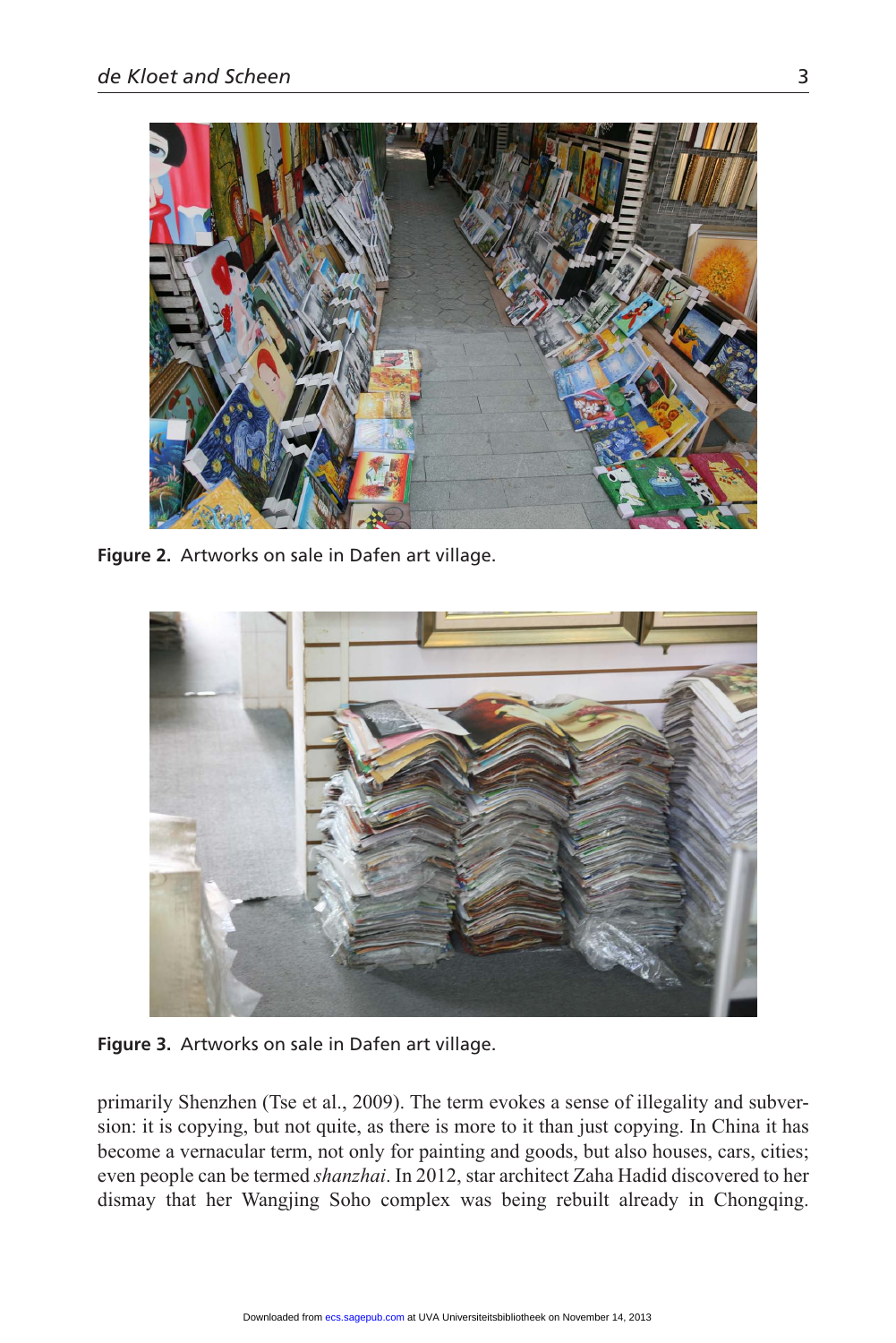Ironically, the *shanzhai* version was expected to be finished before the Beijing version (Hulsman, 2013). Impersonators of celebrities become *shanzhai* celebrities on the Chinese internet.

In a flagship store of the UK fashion designer Paul Smith, for example, we can buy numerous Paul Smith goods, but also goods under that label that one will not be able to find in the UK. Ai Xuan's painting is a replica of the original, *but not quite*. While we do not wish to simply celebrate the *shanzhai* culture that currently proliferates in China – the quite perverse translation of the Ai Xuan painting hints at important disjunctures of globalisation – we do not want to fall back to its inverse either. That would lead all too easily to a critique of the copy, and thereby a validation of the alleged original (Chow, 1995), as well as a justification of the global regime of copyright (Pang, 2012). Instead, we want to probe into the implications of the notion of *shanzhai* for our understanding of the global city. We will take the idea of the global city in relation to the Pudong area of Shanghai as our case study. What happens if we read Pudong as a *shanzhai* version of the global city?

Notably, although 'Pudong' actually refers to the entire area east of the Huangpu River, it is commonly used now for the Lujiazui district of the Pudong area. This is where the central business district is located, famous for its futuristic skyline of flickering, neon-lit, glass and steel skyscrapers granting the city its nickname: 'City of the Future'.

The notion of the global city is put forward by Saskia Sassen (2012): in her work it refers to the sites of global corporate capital, which are strategic nodes in the world economy. Global cities 'represent a strategic space where global processes materialise in national territories and global dynamics use national institutional arrangements' (Sassen, 1998: 478). A global economy requires local bases and organisations, and these are to be found in global cities (Robinson, 2006: 96). Sassen connects the emergence of the global city to growing disjunctures and inequalities, as for her, 'global cities are the sites for the overvalorisation of corporate capital and the further devalorisation of disadvantaged economic actors, both firms and workers' (Sassen, 1996: 206). The main cities in nationstates are eager to join the global competition to reach the status of global city. For planners and policymakers in China, Shanghai is undergoing a 'world city' formation process, as Huang quotes from a policy report:

For Pudong New Area to get as close to other super world-cities as possible so as to achieve its role as the 'dragon head' … We attempt to present some basic defining qualities of world cities, a set of standards to evaluate world-cities for Pudong and other cities to compare with. (2004: 105)

Accordingly, the question of whether Shanghai qualifies the status of a global city still dominates discussions on contemporary Shanghai, with most studies concluding that the city is certainly globalising – 'a global city in the making' (2004: 103), in Michelle Huang's words – but not yet a global city in the full sense (cf. Sassen, 2009). Or as Fulong Wu concisely summarises the problem:

The application of the global city thesis to Shanghai is obviously a catalyst for analytical tension: on the one hand, Shanghai's renaissance cannot be understood without reference to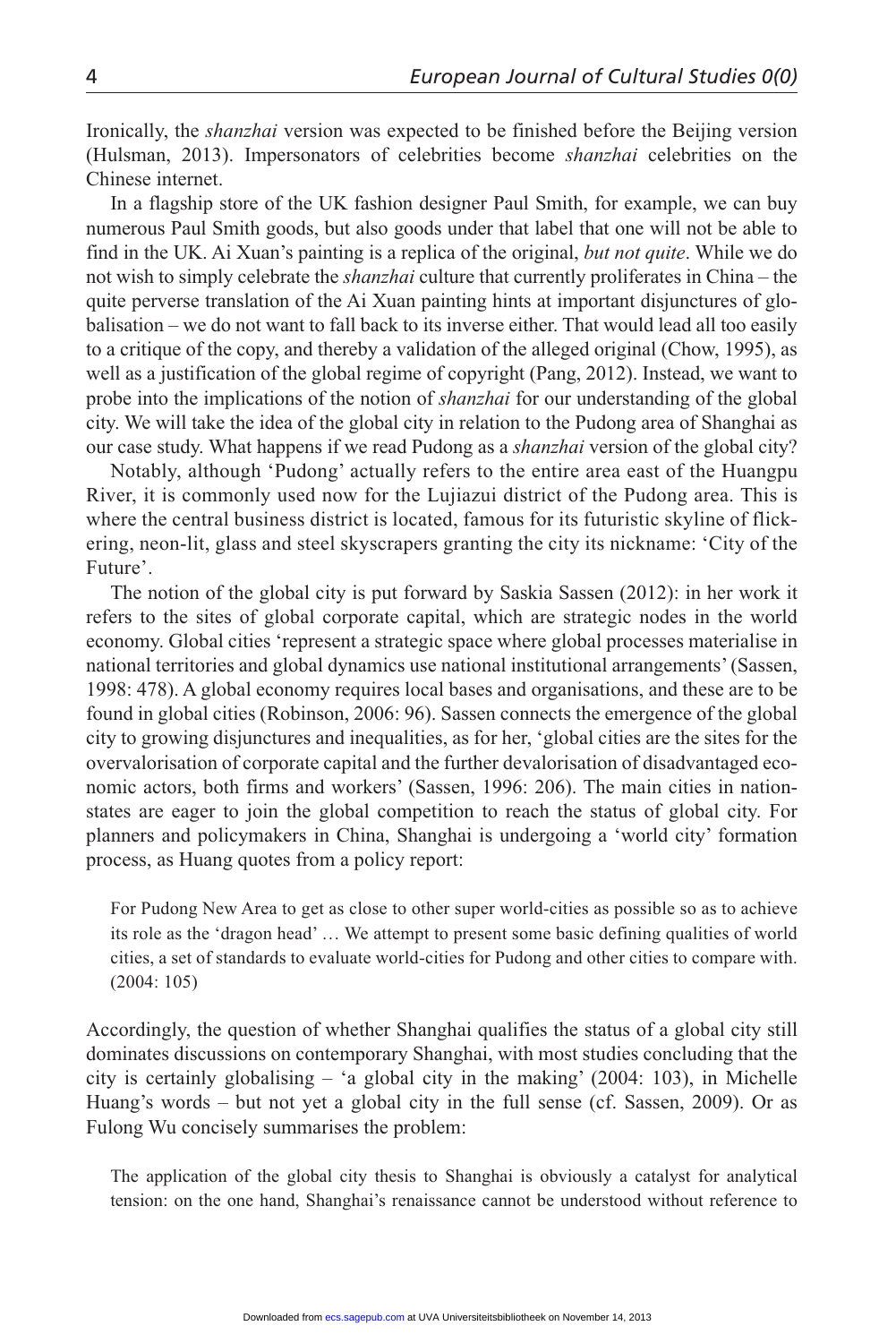China's increasing integration into the global system; on the other hand, measured by indicators used to quantify global city status, such as the number of multinational headquarters and the size of the finance market, Shanghai is far from being a global city. (2009: 126)

These debates are characterised by their insistence on static and fixed parameters to define what constitutes a global city, whereas a *shanzhai* reading of the global city precisely contests these parameters, hence questioning the idea of the global city itself.

Crucially, Shanghai's march towards global city status is connected to a desire to establish an urban modernity that is on par with, if not ahead of, the main urban centres in the world. In the words of Jennifer Robinson, urban modernity refers to 'the cultural experience of contemporary city life, and the associated cultural valorisation and celebration of innovation and novelty' (2004: 710). Like the global city, the concept of urban modernity is deeply implicated in the West, as 'the "modern" has been theoretically aligned primarily with Western cities, or with the export and proliferation of a supposedly "western" modernity around the world' (2004: 710). It is our contention that Asian cities in particular may help to destabilise the primacy of the West in defining what constitutes the global city and urban modernity. In this we are inspired by the texts of Rem Koolhaas and Ackbar Abbas, who both read the Asian city as a prefiguration of a future urbanity. As Abbas states:

Transformed at unprecedented speed by new forms of capital, media, and information technology, the Asian city today (more so than other cities) threatens to outspace our understanding of it. It seems likely, though, that Asian cities are where the urban experiments of the twenty-first century will take place. They are the most 'representative' urban forms because they are the most problematic. (2008: 243)

However, so far 'there has been very little reflection on exactly how we go about speaking and theorizing across the very evident differences and similarities which exist among cities' (Robinson, 2004: 709).

For this, we will align the notion of the *shanzhai* city to that of the 'generic city' as celebrated by Koolhaas, and that of the fake, as explored by Abbas. As we will argue, Koolhaas' notion of the generic city celebrates the global proliferation of a homogenised Eurocentric urban modernity, and thus will not take us very far in comparative urbanism. Abbas' theorisations of the fake inspire a more nuanced reading of differences and similarities that emerge across the globe, yet the concept of the fake itself reifies the problematic notion of the original. We aim to show that as a conceptual tool, *shanzhai* avoids the over-generalising claims implicit in Koolhaas' notion of the generic city, and also helps to avoid referring to an assumed original as evoked by the notion of the fake.

We read the emergence of different global cities, and the related multiple urban modernities, as outcomes of a complex process of translation. What is being translated is an imaginary 'global city'– itself already an amalgamation of multiple spatial arrangements, architectures, histories, and so forth, towards different localities. What such a translation does is not copying that already polluted original; rather, 'translation is a process in which the "native" should let the foreign affect, or infect, itself, and vice versa' (Chow, 1995: 189). Inspired by Walter Benjamin, Rey Chow argues convincingly that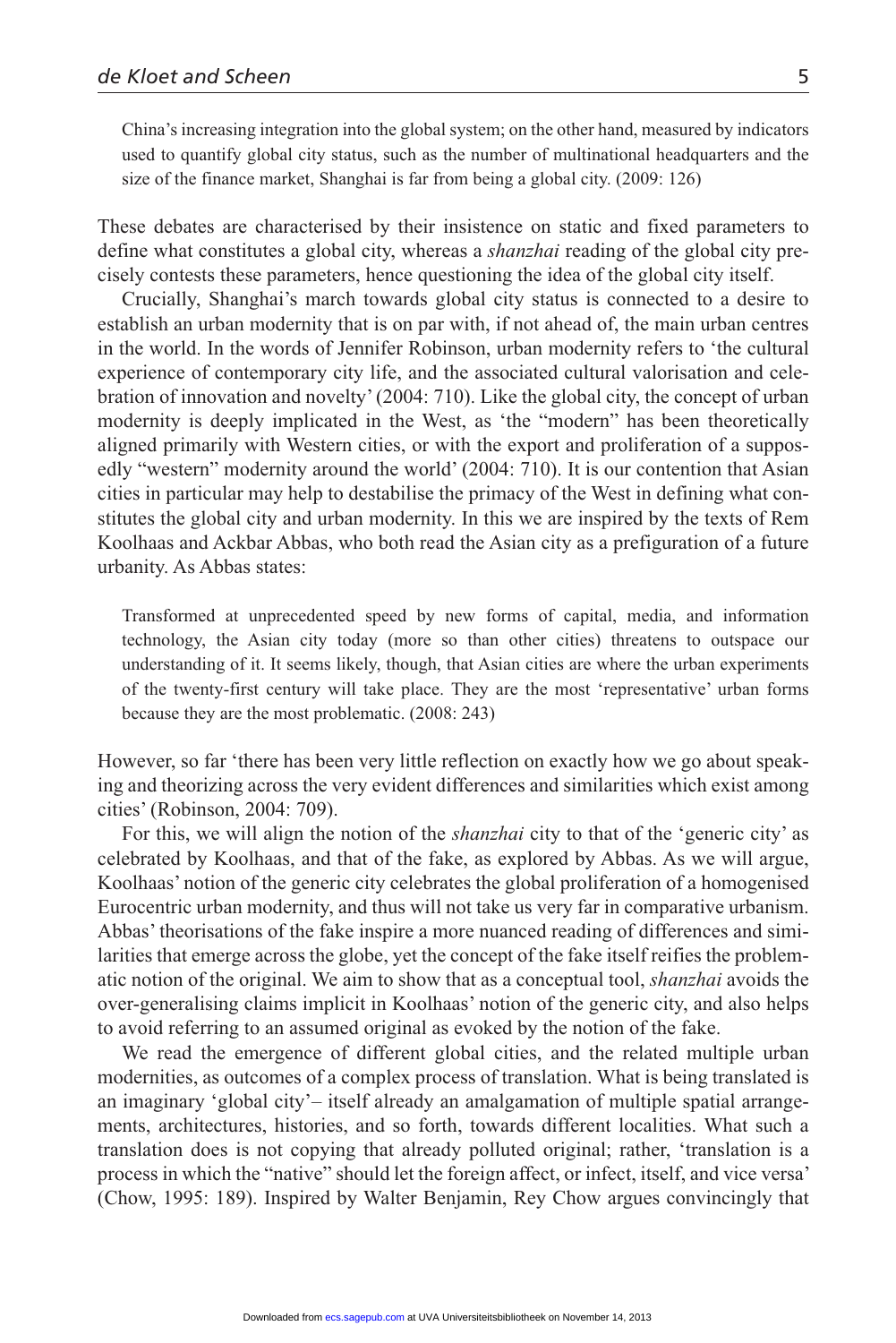translation is 'primarily a process of *putting together*. This process demonstrates that "the original," too, is something that has been put together' (1995: 185; emphasis in original). Unlike notions of 'generic', 'fake' and 'copy', the notion of *shanzhai* resists invoking or reifying the idea of an original; thereby it does not reify the western city as the original or authenticator, and allows for more localised and more hybrid imaginations.

## **Looking for the generic city**

In his celebrated essay of 1995, 'The Generic City', Rem Koolhaas presents (in rather hyperbolic and utopian language) his vision for the city of the future. He poses that in a time when identities are crushed under the forces of convergence in the context of globalisation, we must ask ourselves:

[W]hat are the disadvantages of identity, and conversely, what are the advantages of blankness? … What if we are witnessing a global liberation movement: 'down with character!' What is left after identity is stripped? The Generic? (1995: 1248)

As Koolhaas' essay is inspired by a deep mistrust of identity and subjectivity, his notion of the generic city is mobilised as the future alternative. This city is amorphous, it is stripped of meaning and superficial, 'like a Hollywood studio lot', and 'induces a hallucination of the normal' (1995: 1250). Koolhaas claims that 'some continents, like Asia, aspire to the Generic City, others are ashamed by it' (1995: 1250).

Koolhaas blatantly celebrates the generic city, and produced a long list of its qualifications, ranging from the prominence of the airport and the move from horizontality to verticality, to its erasure of history and its fractal and multicultural composition. For Koolhaas, the generic city is largely Asian: in other words, an air-conditioned city. It is a city that, in his view, even produces a better person:

In the Generic City, people are not only more beautiful than their peers, they are also reputed to be more even-tempered, less anxious about work, less hostile, more pleasant – proof, in other words, that there *is* a connection between architecture and behaviour, that the city can make better people through as yet unidentified methods. (1995: 1262)

Although we recognise the ironic undertone and iconoclastic nature of the text, there is still something quite awkward about it. Its premises that homogenisation may be liberating, that the loss of identity is to be applauded and that the 'theme-parkisation' of European cities presents a dead-end sound provocative at first, yet it fails to capture the complexities of living and working in a city. Now, almost two decades after the publication of this essay, his claim that people are less anxious about work reads like an absurd statement, like many of the other qualifications. Unlike Sassen, Koolhaas blatantly ignores the role of economic-political forces at play in these so-called generic cities: global and local forces that arguably prevent the homogenisation of urban spaces. What about the negative effects of economic globalisation, such as increasing inequality? How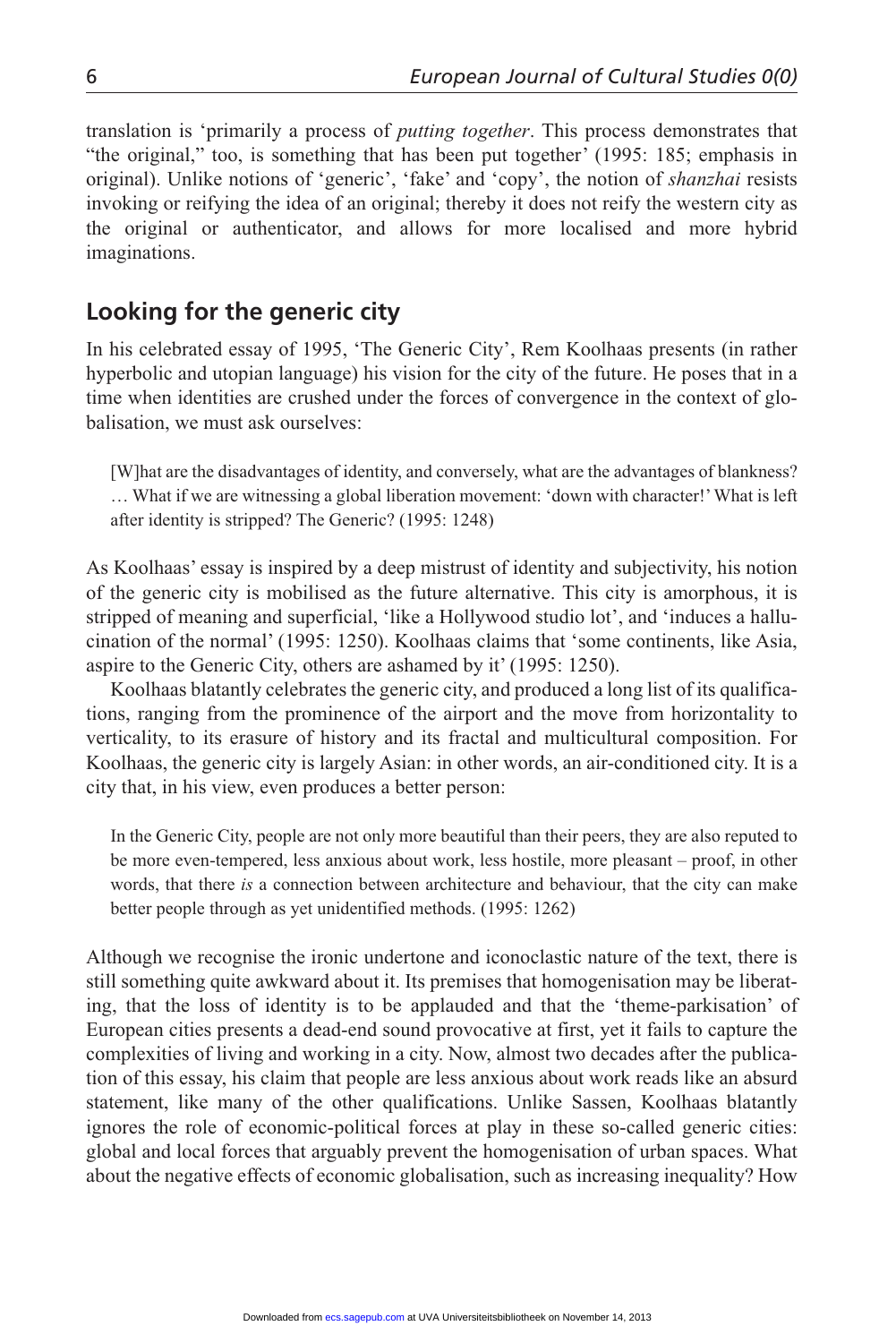does this picture of individual freedom correspond with places under a repressive, authoritarian regime? These questions remain unanswered. Instead, in the words of Ellen Durham-Jones:

Koolhaas focuses on the surreal delight and wild juxtapositions produced by state-run capitalism. However, in his enthusiasm for the surreal aspects of both Generic Cities and the Pearl River Delta, he often implies a false connection between free trade, free development, and individual freedoms. (2001: 31–32)

Kelly Shannon goes even further, by stating that 'the "liberating" aspect of Koolhaas' Generic City is a Euro-centric, patronising claim whereas the gap between the have and the have-nots is exponentially widening' (2001: 87). Although we refrain from the overly cultural essentialist claims in Shannon's argument – in particular when she speaks of 'the essential differences in Western and Eastern cultures' (2001: 95) – we do share Shannon's observation that the essay overlooks 'deep-rooted cultural patterns, which continue to awe with their resistive powers to seemingly totalising global forces' (2001: 95), as we will show later in our discussion of Pudong.

It comes as no surprise that Koolhaas is particularly interested in the Pearl River Delta, as this is where we can find places that are most emblematic as models of the generic city, such as Shenzhen and Zhuhai. These places have been erected in the space of only one or two decades; its inhabitants come from all over China, and its high-rise buildings, numerous parks, multiple highways, its subway system – all seem to mimic Koolhaas' model of the generic city. These places seem like copies without an original: we are left with only copies, only imitations of what is imagined to be a global city, which in itself is an amalgam of imaginations of New York, London, Tokyo and the like. The city is not only home to the production of *shanzhai* goods; the city itself becomes like a *shanzhai* version of the global city. This brings to mind Walter Benjamin's (1999[1968]) thoughts on the work of art in the age of mechanical reproduction: the aura of the 'Global City' has evaporated, but the numerous copies that proliferate globally unleash a democratic potential. It may be this potential that Koolhaas is alluding to: for him, the global city morphs into the generic city.

However, as our opening example shows, more is happening in the process of copying. With or without a clear original, meanings are added and erased, with often-unforeseen consequences. It is the hyperbolic, and indeed generic, language that makes Koolhaas' essay so problematic: it generalises urban experiences to a profane level of abstraction in which the architect operates as the high priest, as they are the one who is capable of baptising the city with a lush and extravagant, although generic, beauty.

While we align ourselves to Koolhaas' mistrust of the idea of identity and history (but did others, like Benjamin and Foucault, not also do this, and in a much more subtle way?), we feel much less attracted to his erasure of urban experiences, to his erasure of the people. When looking for the generic city we are bound to get lost, as we will not find such a city – not in the West, and not in Asia. The essay feels like the building of a star architect: an innovative and thought-provoking structure, beautiful in terms of form, but quite impossible to really live in.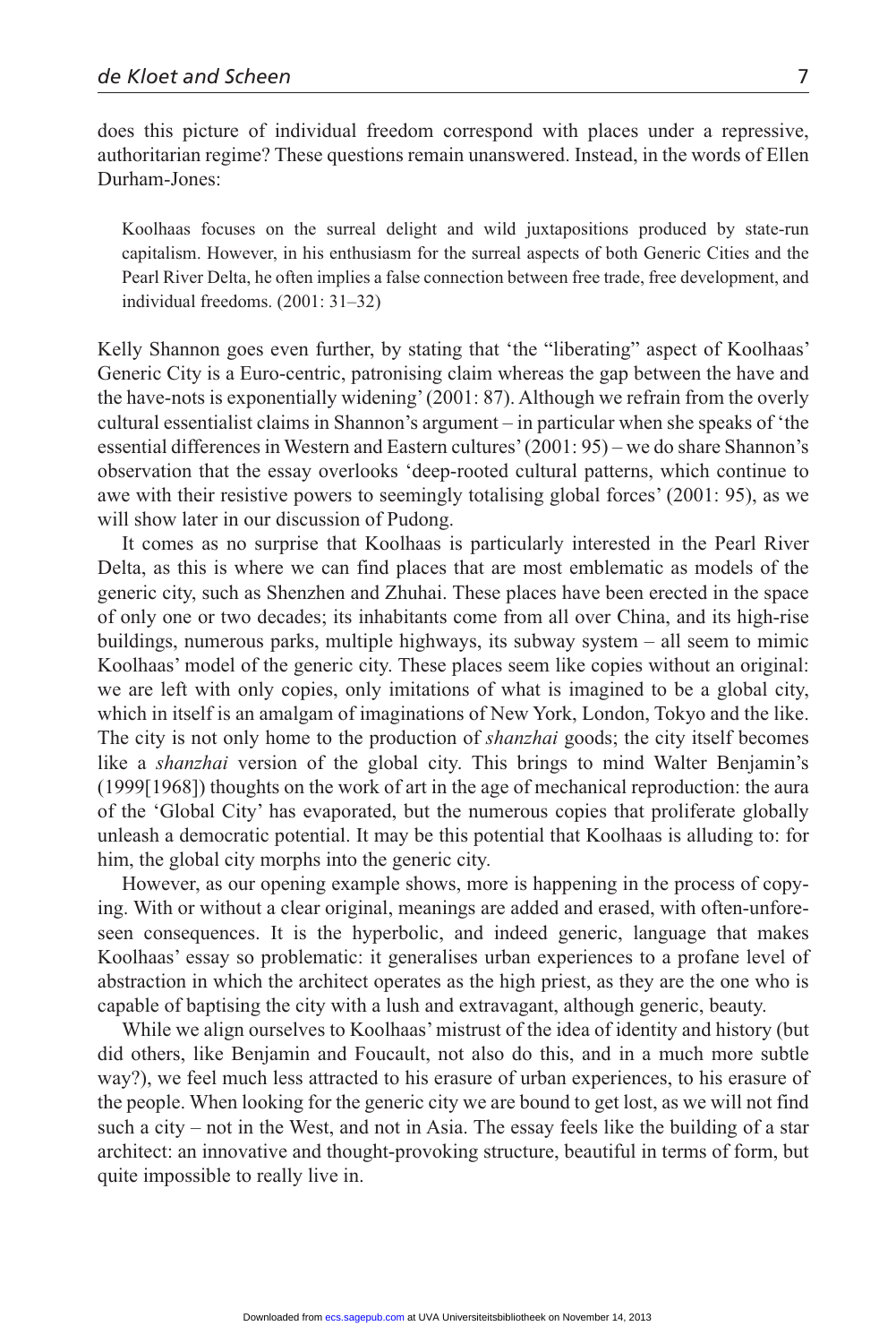## **Fake globalisation**

The step from Koolhaas to Abbas is not that big, as both are masters of linguistic transposition. However, Abbas offers us more clues as to how to think through the production of the fake in relation to globalisation and the Asian city. As he rightly notes, the Asian city is not a homogenous city, it is clear that they are all unique. This is already an important move away from Koolhaas' idea of the generic city – but how to understand the Asian city? Abbas answers this question by mobilising different concepts (Deleuze's 'any-space-whatever', Gandelsonas' 'x-colonialism' and the fake): here, we wish to focus in on the notion of the fake. For Abbas, 'the fake is a symptom that enables us to address, rather than dismiss, some of the discrepancies of a rapidly developing and seemingly ineluctable global order' (2008: 251). Abbas claims that 'the production of fakes appears only when cities are just about to enter the world economy and become exposed to media representations of global commodities' (2008: 253). Once a nation or city becomes more integrated, such as Hong Kong, fake production ceases to exist. Furthermore, 'the problem of the contemporary fake is not how close the fake is to the original, but how close the original is to the fake' (2008: 254).

This points at the problem of the notion of the fake, as it automatically conjures up the image of the original and the real. For a product such as a designer bag, this is indeed the case; one can trace the original and compare it with its fake counterpart, as is often done in the windows in airports, 'teaching' the consumer to mark those subtle differences – but what is the original of the global city? It once may have been New York, but that is an original that is somehow located in the past and has ceased to exist, in particular after 9/11. The global city is merely an imaginary construct, an abstract concept inhabited by numerous skyscrapers, preferably with a waterfront. For Abbas, Pudong 'looks like a mini-Manhattan', it is an instance of replication – but is it really? We doubt it, for the buildings are too different: just as the context marks a significant difference, it is the colonial Bund that Pudong is facing, rather than the Statue of Liberty. Where the Statue of Liberty locates Manhattan at the heart of the imagined nation of opportunity and freedom, the Bund's reminiscences of Shanghai as a cosmopolitan city of global importance signifies Pudong's ambition 'to regenerate the prestige of the past', as the municipal government's slogan has it.

As Abbas rightly notes, it does not help to bring in moral objections against the fake. Often, 'one protests loudly against the fake in order to send the message that one's product is real and authentic and valuable' (2008: 256). Often, it is European visitors who claim Shenzhen to be a fake city, or Pudong to be a fake skyline, thereby suggesting that the European city or the New York skyline is the real, authentic and valuable. Abbas warns against a celebration of the fake: after all, the global order is not disturbed by the fake, just as it is one of the driving forces of global capitalism. However, he also observes that:

The fake has to be situated not only in economics but also in culture and in design clothes. The fake is a species of *underground culture*; the underground is its ethos, is where it derives its energy and inventiveness from. (2008: 262; emphasis in original)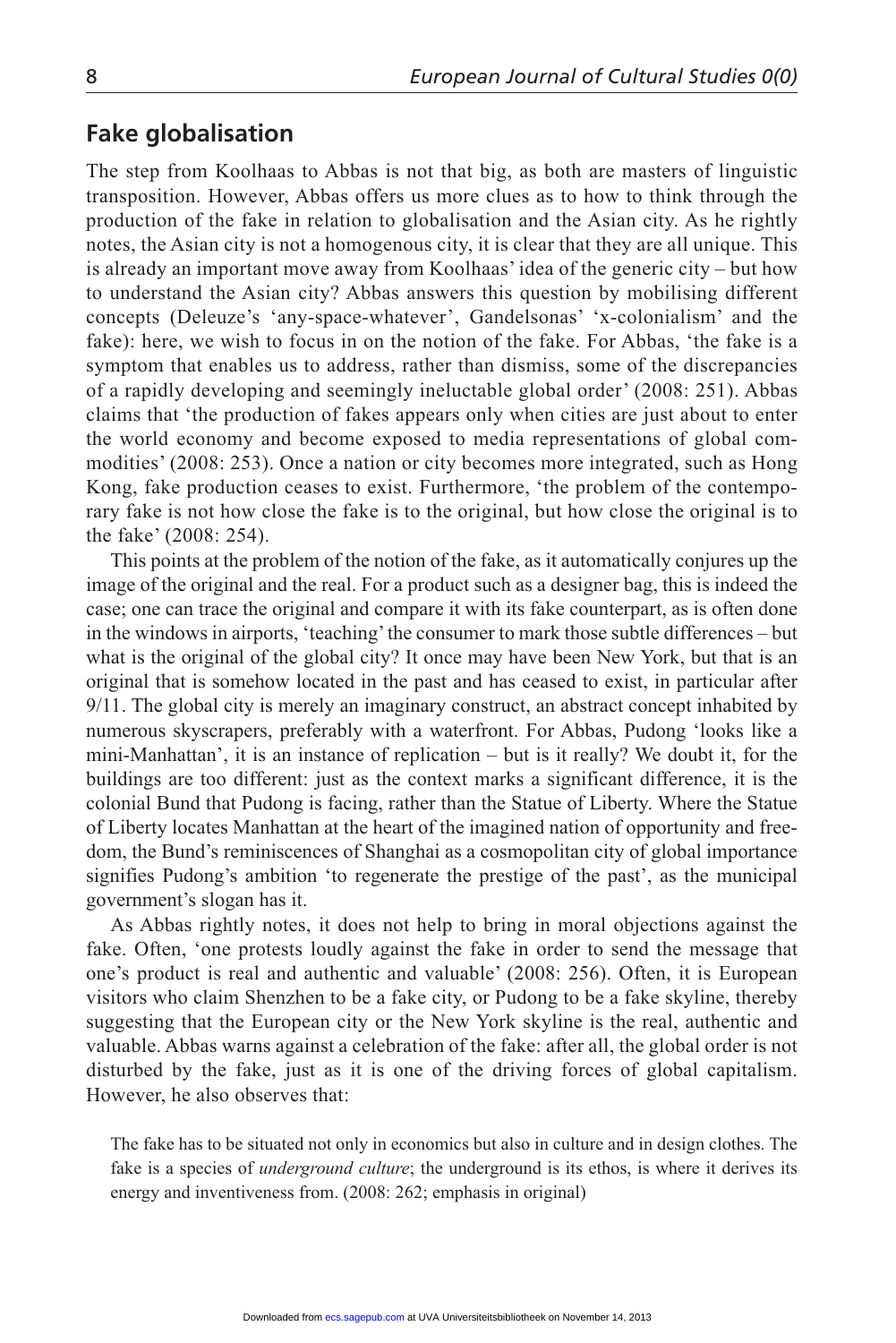

**Figure 4.** Pudong skyline.

This prompts us to the notion of *shanzhai*, that illegal bandit stronghold in the mountains, somehow removed from the powers of the state. What if we transpose that notion to the Asian city – what if we take Pudong as a *shanzhai* city?

## **Pudong: more Manhattan than Manhattan itself?**

Shanghai makes magic shows redundant. The city today is an everyday cinematic illusion, capable of conjuring whole skylines into being as if through special effects. Witness the artificial paradise of Pudong, across the Huangpu River. As for religion, foreign or homegrown, it does not hold the city together, but something else, some strong anticipation of what is about to come – the reappearance of Shanghai as China's most important international city. (Abbas, 2002: 37)

There are probably few other sites in the world that arouse more extreme and conflicting responses in its spectators than the skyline of Pudong. Perhaps this is best illustrated by the often-quoted comments by Paris Hilton and Milton Friedman, who visited Shanghai in 2007 and 2001, respectively. Looking over the visual spectacle of Pudong, Hilton exclaimed in awe that it 'looked like the future' (*China Daily*, 2007), while Friedman lamented that it 'was not a manifestation of the market economy, but a statist monument for a dead pharaoh (the late Deng Xiaoping) on the level of the pyramids' (cited in Eapen, 2006: 308). Hilton's association with 'the future' is echoed also in the numerous references to Pudong as a 'landscape of science fiction' (see Jansson and Lagerkvist, 2009) and the increasing number of science fiction films set in Pudong, such as *Code 46* (dir. Michael Winterbottom, 2003), *Transformers: Revenge of the Fallen* (dir. Michael Bay, 2009) and *Looper* (dir. Rian Johnson, 2012). In a likeminded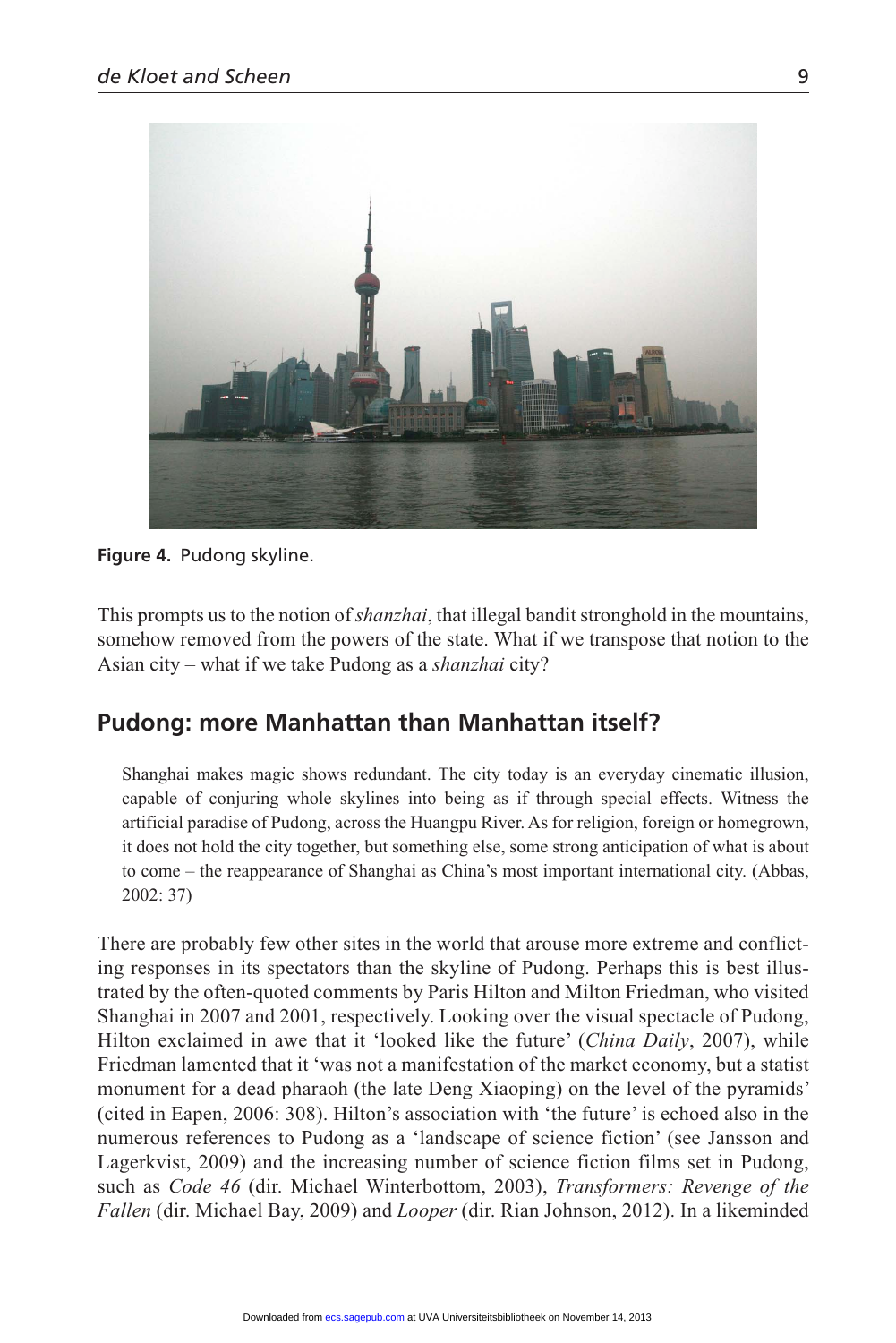manner, Friedman's sentiment is shared by people such as the MIT economist Yasheng Huang, who called Shanghai 'the world's most successful Potemkin metropolis' (2008: 231), referring to the myth of the Russian prince Grigory Potemkin, who supposedly built fake villages of hollow façades, made of cardboard, to impress Empress Catherine the Great during her visit to the Crimea. Whether celebrating or condemning Pudong, the striking common factor in all of these qualifications is the notion of 'fiction', or, indeed, 'fake'.

The picture of the Pudong skyline (see Figure 4) definitely looks like a fake city – a city that mimics the real, to refer back to Abbas, a real we cannot grasp. So, are we actually looking at a 'cardboard' version of a skyline? Are we all being fooled, like Empress Catherine? Again, translated to Pudong as a *shanzhai* global city: is Pudong a fake, cheap, low-quality, pirate version of the real 'Manhattan brand'? Abbas rightly notes that 'we should not be seduced by the obvious and spectacular and erroneously focus attention exclusively on impressive architecture' (2008: 248). To continue (quite wrongly in our view): 'Pudong, for example, is the district in Shanghai where the majority of new architecture is found, but Pudong is not Shanghai … Paradoxically it is the visual that can make Asian cities invisible' (2008: 248). In our view, it is not so much that Pudong is not Shanghai – of course it is – but there is so much more to Shanghai than Pudong. Moreover, the fact that the global image of 'Shanghai' is colonised entirely by the visual spectacle Pudong, is precisely what makes Pudong such an interesting case study. How did this 'mini-Manhattan' (Abbas, 2008), this 'copy of a global city' (Huang, 2004: 103), turn into *the* image of Shanghai? How can the prime example of the generic city, at the same time, represent one specific city?

The forest of modern skyscrapers at Pudong evidently reminds one of the Manhattan skyline. In fact, in 1993, the then mayor of Shanghai, Huang Ju, explicitly stated that Shanghai was to become 'a metropolis equal to New York and London', and that the city's development plan under his direction was designed to create an 'Oriental Manhattan' (cited in Arkaraprasertkul, 2007: 39). This ambition to create '*a* Manhattan' has become a disturbingly common feature in the developing world, indicating the persistent perception of the USA as the standard that needs to be matched. Nevertheless, the municipal government of Shanghai seems to have succeeded in its ambition, as foreign journalists writing on Pudong frequently make the comparison with Manhattan.

However, in their eyes, Pudong is a copy of Manhattan, but not quite: Pudong is described as 'Manhattan on acid' (e.g. Menkes, 2004) or 'Manhattan on steroids' (e.g. *USA Today*, 28 October 2004, cited in Wasserstrom, 2007: 206). The drug adjective in these qualifications strikingly reveals how the alleged 'fake' Manhattan actually has surpassed its 'real' prototype. As Wasserstrom notes, Pudong is 'a pumped up (taller new buildings) and speeded up (home to the fastest train on earth) version of its American counterpart' (2007: 215). So, if Manhattan stands for a vibrant, financial district with an ultramodern skyline of high-rises, Pudong is, in this sense, more Manhattan than Manhattan itself – confirming Abbas' assertion that the problem of the contemporary fake is not how close the fake is to the original, but how close the original is to the fake.

In this case, the *shanzhai* version of Manhattan prizes open new and different meanings of what constitutes Manhattan. The translation betrays 'the original', and this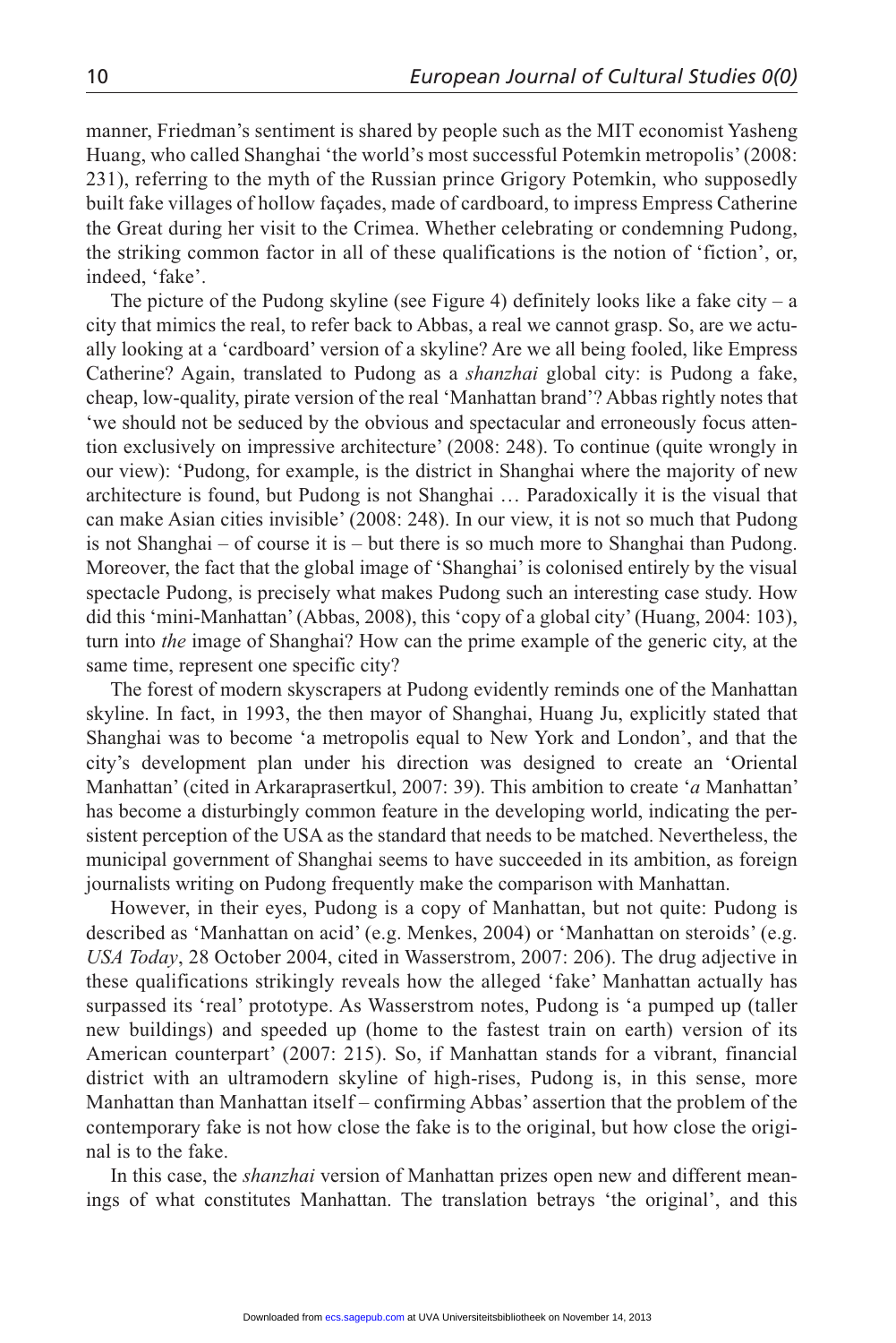betrayal reflects back on both 'original' and 'copy'. Accordingly, some cities no longer express the ambition to create a Manhattan, but to create '*a* Pudong', and cities such as Mumbai and Bangalore proudly proclaim to be(come) 'the Shanghai of India'. Or as a project developer of the financial district in Wenzhou once tellingly put it: 'America has Manhattan, Shanghai has Oriental Manhattan, and Wenzhou also needs a Manhattan' (cited in Cao, 2011: 44).

In his article 'Is Global Shanghai "Good to Think"?', Jeffrey Wasserstrom urges specialists in urban studies to 'move away from presenting the route to global city status in evolutionary terms' (2007: 230), and proposes the term 'reglobalising postsocialist city'. Wasserstrom points out that Shanghai's specific historical development makes it more akin to urban centres that were once part of the former Soviet bloc, such as Budapest. Like Shanghai, these cities did not follow a steady evolution toward global city status, but followed a stop and start progression. However, if we focus on Pudong, one could argue that its development is not so much characterised by stop-and-start progress, but by *reverse* progress. The skyline of Manhattan materialised out of a growing demand for bank and office buildings (in a limited space) and over a century of time. In contrast, the fast-made *shanzhai-*Pudong was developed in the period of a decade. As Non Arkaraprasertkul notes, 'the tall buildings in Lujiazui were not built to satisfy the need for vertical expansion due to the lack of horizontal space, but for the purpose of generating monumental symbolic value' (2008: 47). Crucially, the Pudong skyline was literally planned and designed as a skyline: one to look at from the other side of the Huangpu River. Domestic and international investors did not come to Shanghai because of its booming economy, but because of the *image* of a booming economy, an image created by the Pudong skyline; and it was these very investors that kick-started the economy. In sum, the symbol came first, then the buildings were built, after which the investors came, after which the buildings gradually filled up. This is precisely why Anna Greenspan rejects the notion of Shanghai as a 'Potemkin village':

In Shanghai, however, the glittering artifice is not just meant to deceive. Rather it is embraced as a show, a global attraction that … need not interfere with the messy, vibrant entrepreneurial culture that continues to power the everyday life and culture of the street … [In China] illusion has long functioned as a crucial currency of power ... In the case of Shanghai, and, especially Pudong, this is blatantly obvious. Shanghai may be built on hype, but the hype has produced some very real results. (2012: 87, 90)

Greenspan's words point at critics' failure to deconstruct the persistent, one-dimensional image of Pudong as a 'glittering artifice' and analyse it as a common urban environment – a neighbourhood where people live and move around. In addition, she argues that even though it is merely an empty façade, the spectacular appearance of Pudong is actually what characterises it and turned it into a success – as evidenced by the cities mentioned previously, which express the ambition to build *a* Pudong.

This success arguably implies a potential strength of *shanzhai* products, which Chinese economists often have pointed out. In the words of Qin Yong, professor at the Central University of Finance and Economics in Beijing: '*shanzhai* products are not only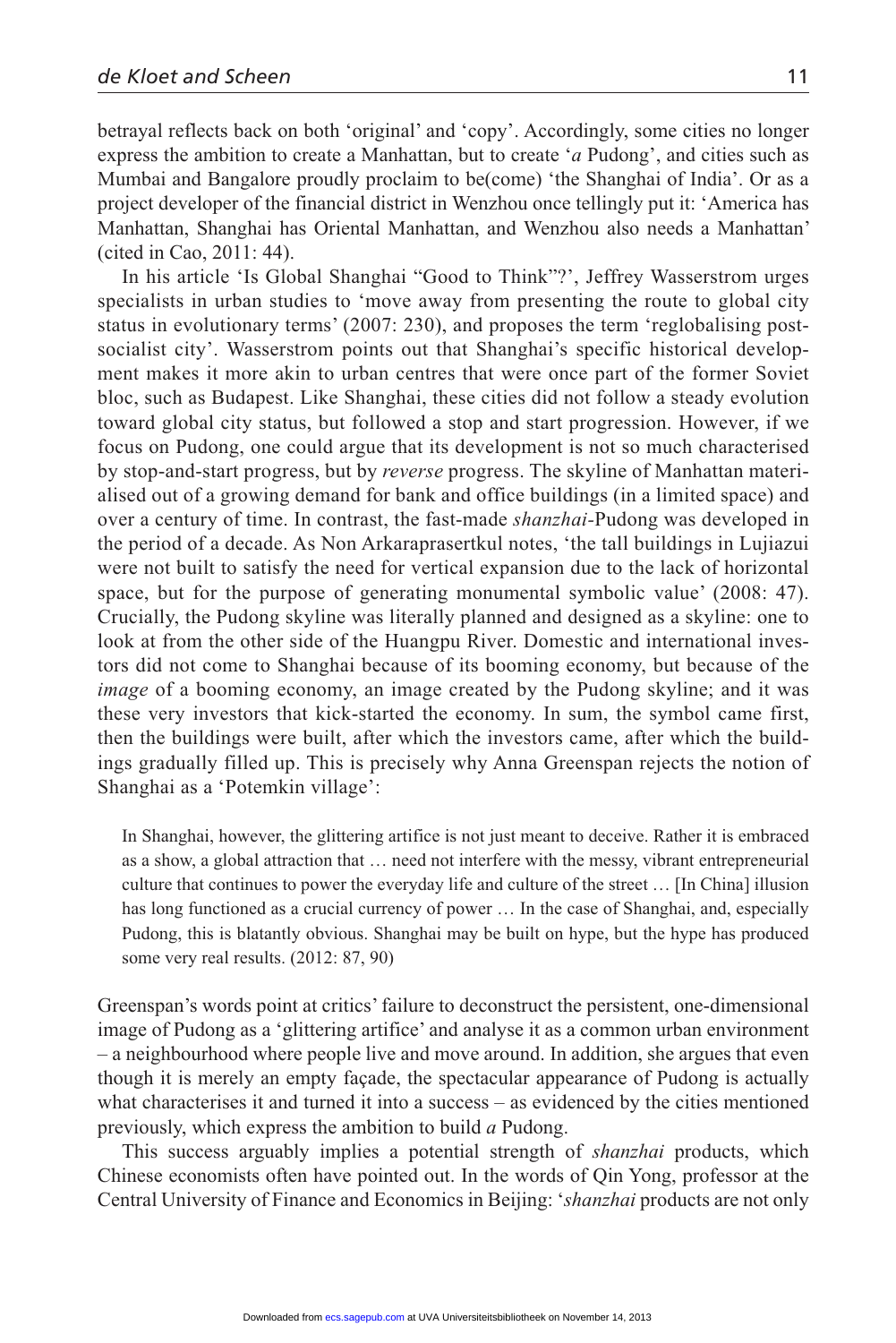about piracy and plagiarism, they contain a large number of innovative and creative ingredients' (cited in Hu, 2011: 10). Mediatek chairman Cai Mingjie (2009), known in China as the 'Father of the *shanzhai* mobiles', goes even further, famously stating that *shanzhai* products stand for 'creative destruction', the term coined by Joseph Schumpeter in his influential work *Capitalism, Socialism and Democracy* (1943): a positive economic force of destroying the old to create the new. In this line of thought, *shanzhai* products are an inherent part of the capitalist economy whose potential to destroy the brand that they copy should not be seen as a threat to the economy, but as a vital feature keeping the economy alive, generating new products, and preventing monopolies by multinational companies. This is also one of the reasons that *shanzhai* products do not have the same negative connotation in China as fake products have in the West: *shanzhai* products make it possible for a developing country such as China to compete in the global market, and for the Chinese lower and middle classes to buy products that are otherwise beyond their reach.

Furthermore, the broader trend of *shanzhai* culture often is considered to have a democratising power, mostly overlooked by people outside of China. In a recent Chinese survey, for example, 65 percent of the respondents were of the opinion that *shanzhai* culture expresses the 'voice of the people', 40 percent agreed that it represented 'grassroots culture', and 30 percent answered yes to the question of whether 'individuality' lay at the core of *shanzhai* culture (Hu, 2011: 10).

When applied to the *shanzhai* global city Pudong, the notion of *shanzhai* enables us to push the alleged archetypical model for the global city further to the background, and instead, to point at how the urban developers of Pudong were able to create a new global city, unique in its own right. Here, we hasten to add that this singularity does not exclude the city's claim to the global, and that Shanghai's intricate embedding in a global network of cities is driven by flows of capital. As numerous studies have shown, Shanghai's march towards the future intensifies uneven development (vis-à-vis its hinterland) and widens class disparity (e.g. Bao, 2001; Cai, 2005). In this respect, neither Shanghai nor Pudong are that different from other cities around the world. Therefore, care is needed: whereas the concept of *shanzhai* allows us to focus our attention on the specificity of Pudong, we do not want to celebrate this specificity. Pudong is, after all, also a key centre of global capitalism. We do want to steer away from taking cities such as New York as the yardstick of theorising the urban, while acknowledging at the same time the growing disjunctures and inequalities caused by globalisation.

Following the rule of 'the survival of the fittest', not every *shanzhai* survives in the jungle of global capitalism. Not every *shanzhai* city succeeds, as testified by China's many 'ghost towns': Chenggong is a completely newly-built city of high-rises close to the city of Kunming in Yunnan, with more than 100,000 new apartments unoccupied. Chenggong began to take shape in 2003, but by 2012 it was still empty. Driven by investment for investment's sake, to achieve a high production rate and blinded by the speculation boom of the past decade, local authorities, building companies and investors across China are involved in the construction of such ghost towns. So, why did Pudong work? That is, why did Pudong succeed in becoming *the* image of Shanghai? Interestingly, the answer lies to a great degree in that other '*shanzhai* Manhattan': the Bund boulevard that stretches along the other side of the Huangpu River, right opposite the Pudong skyline.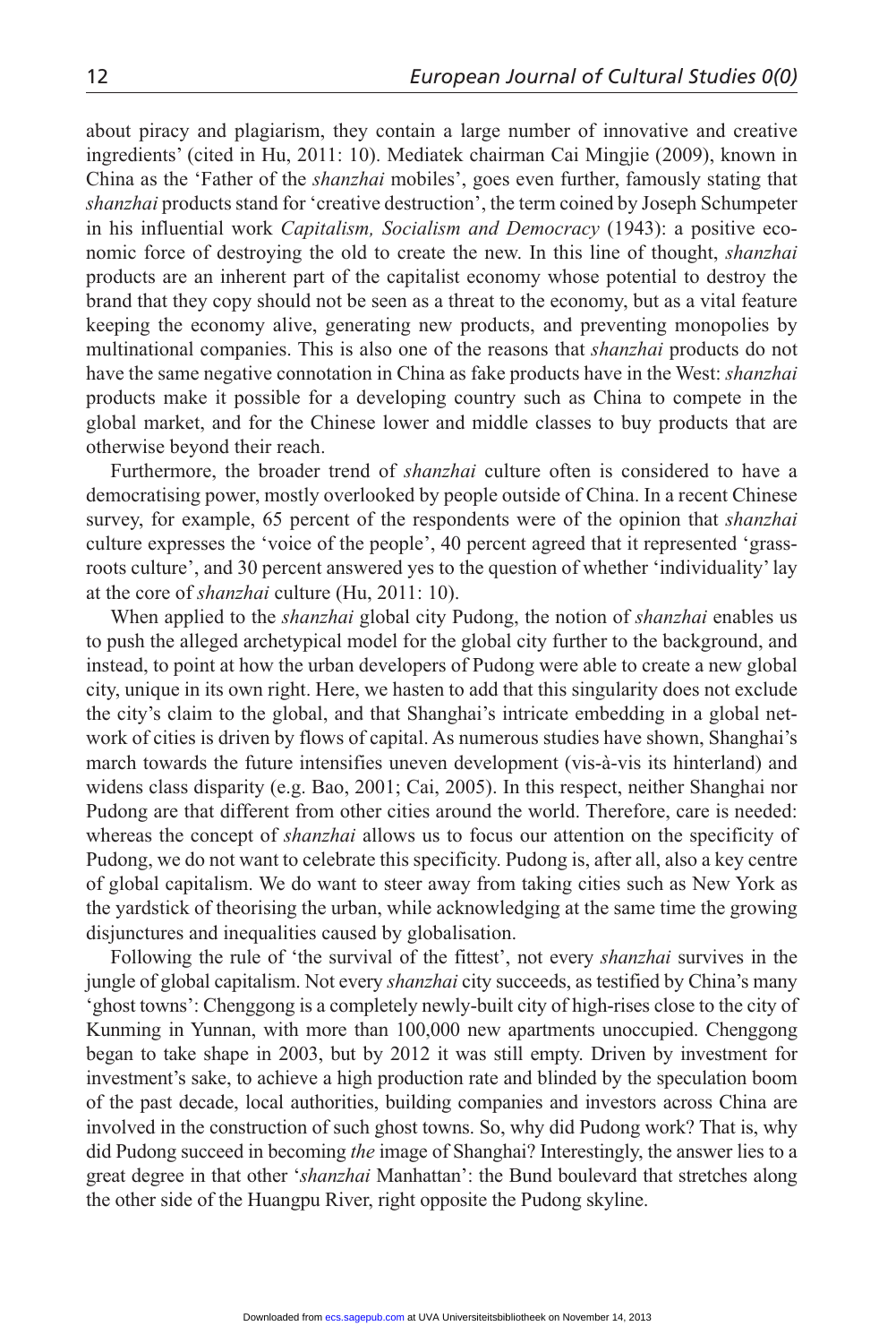

**Figure 5.** The Bund in Shanghai.

Built mainly by westerners in Shanghai's colonial past as a treaty port (1842–1943), the Bund houses some of the best-preserved art deco and neoclassical buildings that have been regarded as symbols of Shanghai for more than 100 years. As one can see from Figure 5, the Bund strikingly resembles the skyline of Manhattan in the 1930s: this is no coincidence. Just like Pudong, the Bund was designed intentionally on the basis of Manhattan, and just like Pudong, it was nicknamed 'Oriental Manhattan'. However, whereas Manhattan developed rapidly since the 1930s, the Bund was left undeveloped by the authorities, having undergone four decades of stifling communist rule. As such, it has turned into a nostalgic waterfront, a reminder of an alleged open, decadent and cosmopolitan Shanghai of the past, a reminder that is currently revitalised as a model for the future. The symbolic power of the location of the Bund has been famously described by Abbas, who asserted that:

Shanghai today is not just a city on the make with the new and brash everywhere  $-$  as might be said more aptly of Shenzhen, for example. It is also something more subtle and historically elusive: the city as remake, a shot-by-shot reworking of a classic, with the latest technology, a different cast, and a new audience. Not 'Back to the Future' but 'Forward to the Past'. (2000: 780)

In other words, Pudong cannot be understood without recognising its many references to the city's unique history, whether it be its colonial past (as pointed out by Abbas), or its Maoist past (as pointed out by Wasserstrom).

Looking at the collection of neo-classical and art-deco buildings of the Bund, one can wonder: is this another perfect example of a Generic City? A 'copy of Manhattan' that could be located anywhere in the world? And if so, then why do (Western) critics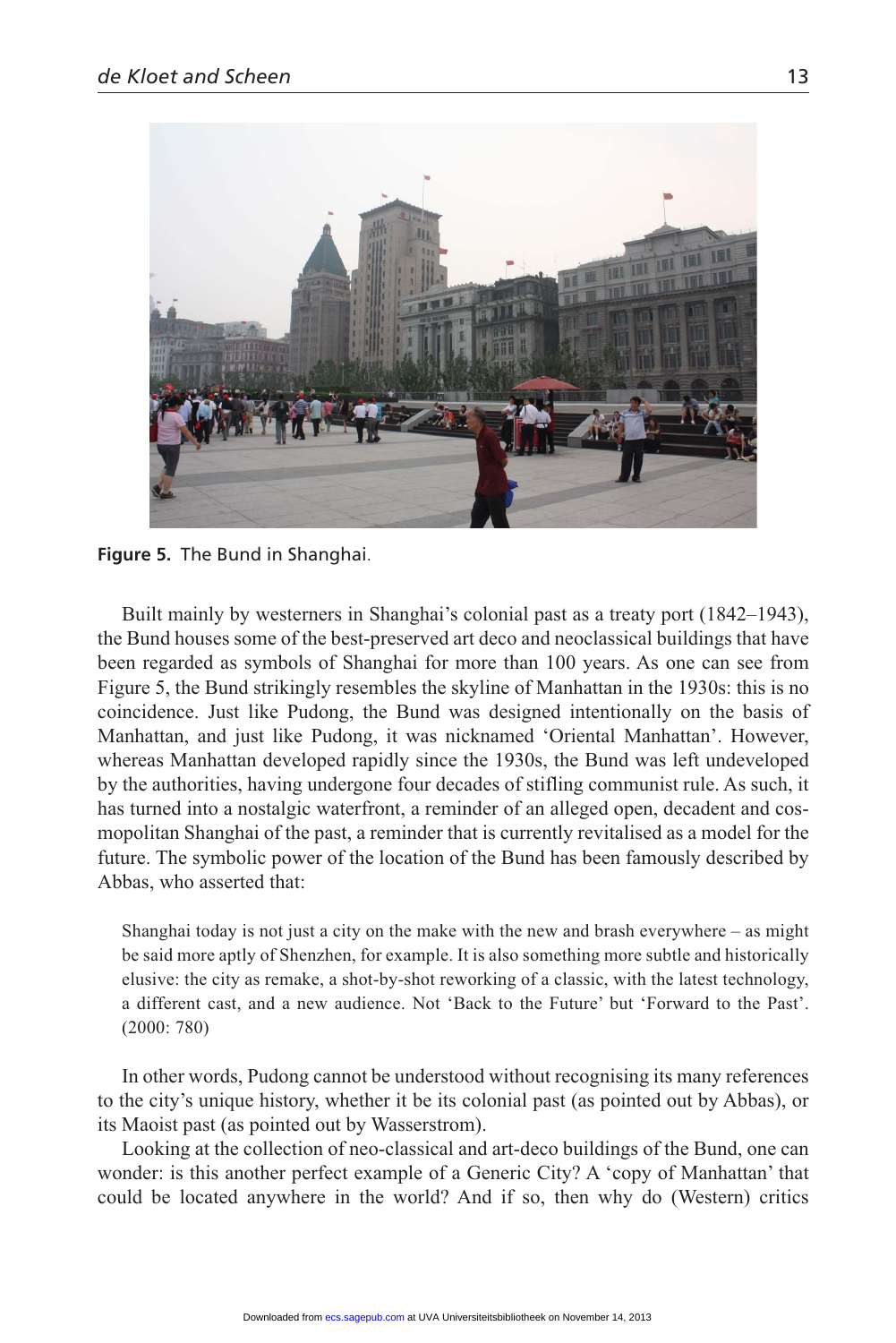univocally criticize the emptiness, the kitsch and fake character of Pudong, while equally univocal praise the Bund?

Although a full discussion of these questions and issues exceeds the scope of this article, there are two factors worth mentioning: power and time. The fact that the Bund was built by foreign powers when Shanghai was (partly) colonised raises questions about the relation between power and authenticity. The discrepancy between perception of the Bund as genuine architecture, and Pudong as a copy of western architecture, seems to imply that it is still the West who owns the 'copyright' to an alleged original. As for time, it might very well be possible that Pudong will meet the same fate as Haussmann's Paris, as described by Richard Prouty:

The construction of the great Parisian boulevards by Baron Haussmann probably would have qualified as generic when they were first built: the city's warren of narrow medieval lanes was cleared out and replaced by block after block of nearly identical apartment houses. Now Haussmann's boulevards strike us as the very essence of the Parisian. (2009: 7)

Today, the Pudong skyline is viewed already as the symbol of Shanghai, but in a paradoxical sense, since it is precisely the embodiment of globalisation that constitutes this 'Shanghai identity'. So the question is whether Pudong will ever be regarded as 'authentic' Shanghainese as the Bund. Whether it is considered to be authentic or not, the buildings that mark the skyline of Pudong have become signifiers of the new Shanghai, not of some generic idea of the global city.

In other words, the *shanzhai* global city is, above all, a rooted, local city. From this view New York is also a *shanzhai* city, it mimics the idea of a global city, *but not quite.* Not quite, as the Empire State Building or the new World Trade Centre make it so peculiarly New York – it is, at most, a global city with specific local characteristics. What we want to question is the privileging of the global over the local, and the subsequent conflation of the global with the West.

This insistence on locality and singularity, in combination with a perpetual gesturing towards the global – an insistence that comes with a desire for authentic experiences, as Sharon Zukin describes in her *Naked City: The Death and Life of Authentic Urban Places* (2010) – makes it all the more difficult to represent a global city. Thus it comes as no surprise that the only possible representation of such a city may well be a bizarre mix of all iconic buildings that are signifiers of the local, rather than global, city. The global city as represented in many advertisements is one that is characterised by a skyline consisting of a pot-pourri of iconic architectures, a combination of signature architectures, with the London Eye photoshopped together with the skyline of Dubai, the Eiffel Tower of Paris and the Oriental Pearl Tower of Pudong in Shanghai.

As we have discussed previously, the notion of the generic city deliberately ignores differences and celebrates sameness; its rhetorical trick is a celebration rather than condemnation of homogenisation – thereby reifying the conservative premise that globalisation equals homogenisation. It is disconnected from the actual everyday experiences of living in the city. The notion of fake fares better, in our view, as it helps us to position the erection of districts such as Pudong in the context of globalisation. However, in both cases there is the assumption that an Asian city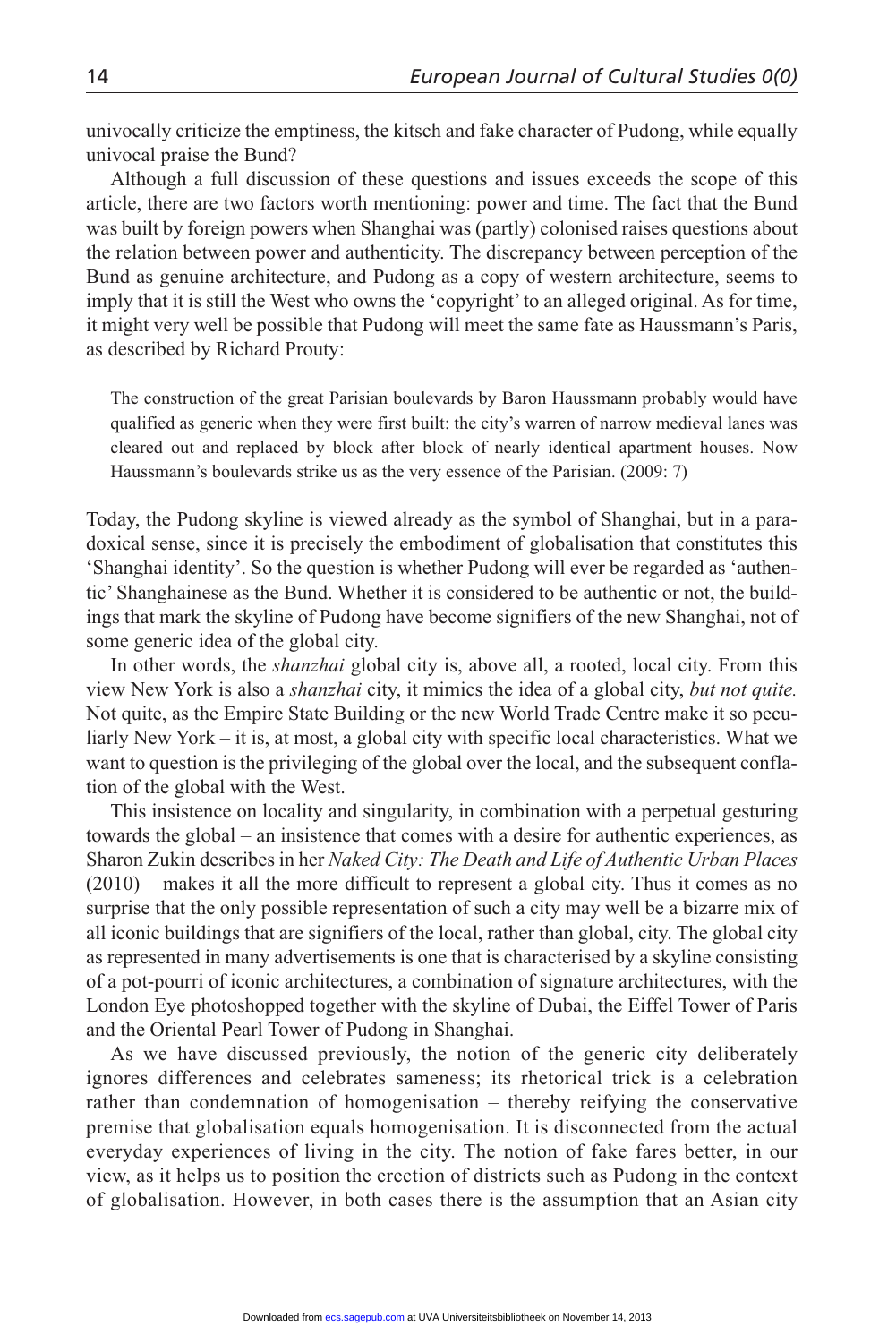mimics what is labelled as a global city, but whose aesthetics are imagined as western, in particular as New York-ish. A *shanzhai* city may look like a copy, *but not quite*. With each translation from an assumed original to a copy, meanings slip away while other meanings proliferate.

## *Shanzhai* **city as an ordinary city**

In our insistence on the locality of the city, and our rejection of any original, univocal or authentic model for what constitutes the global city, we hope to recuperate the specificity of Pudong. It is not a mini-Manhattan, but rather a quintessential part of the city of Shanghai: a city that is, like many other Asian metropolises, deeply connected with and tapped into a global network of cities. Its emergence tells us a tale of globalisation intermingled with the tale of the 'rise of China'. To map out the specificity of Pudong would require an in-depth spatial and ethnographic analysis, which is beyond the scope of this article. We alluded to some differences, such as its position vis-à-vis the opposite skyline of the Bund, but there are numerous other possible angles to approach the city: its role in the post-socialist economy of China, its role as providing a home for the emergent middle class of China, its constant construction and reconstruction in which migrant workers play a pivotal role, its zoning policies that may both reflect and produce the class disparities in today's China – all these provide angles to move away from reading Pudong as a generic, fake or global city.

Here, we align ourselves to the postcolonial turn as proposed in the work of Jennifer Robinson, who argues that:

[A]ll cities are best understood as 'ordinary'. Rather than categorising and labeling cities as, for example, Western, Third World, developed, developing, world or global, I propose that we think about a world of ordinary cities, which are all dynamic and diverse, if conflicted, arenas for social and economic life. (2006: 1)

For Robinson, '[i]n a world of ordinary cities, difference can be gathered as diversity, rather than as hierarchical ordering or incommensurability, but also without any suggestion that a universal theory of urbanism is possible' (2006: 41). Part of her research is the dismantling of modernity as a western project, by showing how that modernity is not only part and parcel of the history of urban experiences outside the West, but also how modernity in the West is always and already implicated in the global. For her, New York is as much a Mexican, Egyptian, African and Oriental city as it is an icon of the West, all cities are built from a mixture of multiple influences:

Forms of urban modernity everywhere are as likely to be borrowed as created anew; as likely to absorb or to adapt durable cultural forms as to abandon them for new ones … The circulation of the various artefacts and practices of modernities around the globe inspires their prolific appropriation and incorporation into any number of different ways of being urban. (2006: 90)

The notion of *shanzhai*, we believe, helps to bring this point to the forefront – a point that seems obvious, yet that with the circulation of popular terms such as 'generic', 'global' and 'fake', tends to be ignored or dismissed.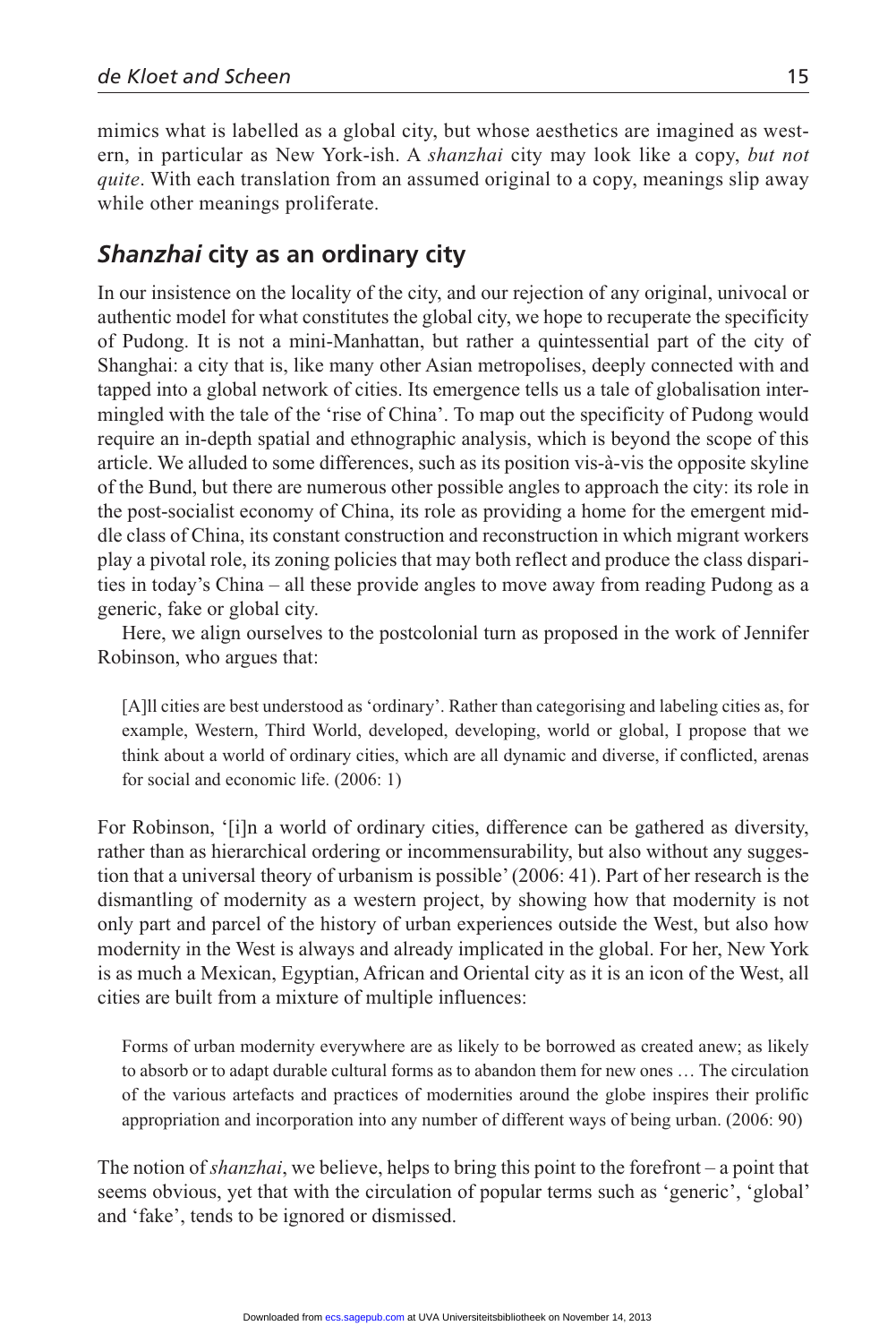In the end of his essay, Abbas notes that the emergence of its own design culture may help China to move away from the logic of the fake. 'The death of the fake in China will be the birth of an unrivalled economic giant' (2008: 263), he claims. A certain linear developmentism underpins his argument, in which the fake is part of a nation that is positioned at a specific stage of globalisation, assuming all nations to move slowly towards another stage. Here we would like to mobilise, as a suggestion for further studies, a rather familiar, more anthropological point (and indeed, what is always lacking from discussions on the fake are the people, as all analyses focus so much on the objects), in which we aim to recuperate the contradictory living urban experiences that *always* differ from city to city.

We are neither living in a generic city, nor in a fake environment, but we may be living in a *shanzhai* city. This is not so much a Baudrillardian environment in which everything around is a simulacrum, but more so an environment in which everything around us is a unique copy of an original that has ceased to exist as a univocal entity. Everything that seemed fake has become solid again, to paraphrase Marshall Berman (1983). To insist on the singularity of urban spaces does not equal insisting on their assumed fixed identity; rather, our plea is to take urban experiences more seriously, the practices of living in the city. The *shanzhai* city is an ordinary city, a distinctive and unique place: for those who live in them, they are special and particularly meaningful places (Robinson, 2006). The danger of reading the city as generic, copy or fake lies in the implicit validation of certain versions of the global and the modern, and its disregarding of others. As Robinson says, 'any research on cities needs to be undertaken in a spirit of attentiveness to the possibility that cities elsewhere might perhaps be different and shed stronger light on the processes being studied' (2006: 168).

What we have outlined in this article is our conceptual take on the diversity of the Asian city, and we want to mobilise the notion of the *shanzhai* city to grasp what is going on in these cities, in which the constant dialectics of difference and sameness, of gesturing towards the global while being unavoidably local, of copying and faking, create new spatial and social constellations. What remains to be done is an anthropological thickening of our conceptualisation of the *shanzhai* city, to study everyday life in the *shanzhai* city and the intricate ways in which, in the current global geopolitical conjuncture, multiple and contested urban modernities are emerging, propelling both new possibilities for living in the city, as well as new inequalities and disjunctures.

#### **Funding**

This project is partly funded by a VIDI grant of the Netherlands Organisation for Scientific Research (NWO grant no. 276-45-001).

#### **References**

- Abbas A (2000) Cosmopolitan de-scriptions: Shanghai and Hong Kong. *Public Culture* 12(3): 769–786.
- Abbas A (2002) Play it again Shanghai: Urban preservation in the global era. In: Gandelsonas M (ed.) *Shanghai Reflections: Architecture, Urbanism, and the Search for an Alternative Modernity*. New York: Princeton Architectural Press, pp.36–55.
- Abbas A (2008) Faking globalization. In: Huyssen A (ed.) *Other Cities, Other Worlds: Urban Imaginaries in a Globalizing Age*. Durham, NC: Duke University Press, pp.243–264.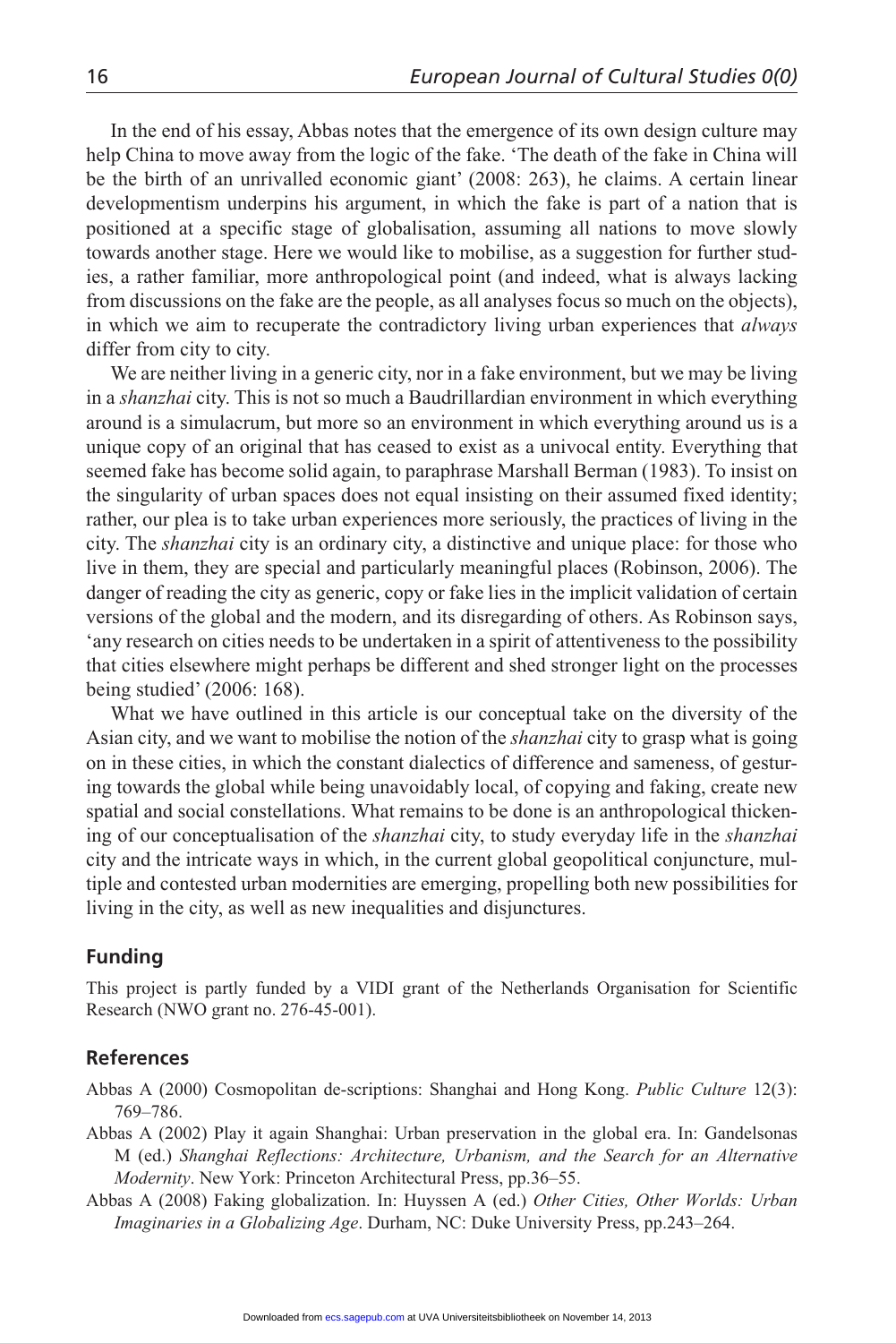- Arkaraprasertkul N (2009) *Shanghai Contemporary: The Politics of Built Form : How Divergent Planning Methods Transformed Shanghai's Urban Identity*. Saarbrücken, Germany: VDM Verlag Dr. Müller.
- Arkaraprasertkul N (2008) Politicisation and the rhetoric of shanghai urbanism. *Footprint* 2: 43–52.
- Bao Y (ed.) (2001) *Shanghai jiuba: kongjian, xiaofei yu xiangxiang* [*Shanghai Bars: Space, Consumption and Imagination*]. Shanghai: Jiangsu renmin chubanshe.
- Benjamin W (1999[1968]) *Illuminations. The Work of Art in the Age of Mechanical Reproduction* (ed. Arendt H). London: Pimlico.
- Berman M (1983) *All That Is Solid Melts into Air: The Experience of Modernity*. London: Penguin.
- Cai M (2009) Shanzhai jingshen jiushi pohuaixing chuangxin [The spirit of shanzhai is creative desctruction]. *Tengxun Kejixun*, 3 October. Available at: http://media.ifeng.com/news/newmedia/phone/detail\_2009\_03/11/377649\_0.shtml (accessed 7 July 2013).
- Cai X (2005) *Shenjing huiyi: wenhua sanwen xilie* [*Sacred Memories: A Collection of Essays on Culture*]. Shanghai: Dongfang chubanshe.
- Cao N (2011) *Constructing China's Jerusalem: Christians, Power, and Place in Contemporary Wenzhou*. Stanford, CA: Stanford University Press.
- China Daily (2007) Paris Hilton visits Shanghai for MTV awards, 23 November. Available at: http://news.xinhuanet.com/english/2007-11/23/content 7130800.htm (accessed 7 July 2013).
- Chow R (1995) *Primitive Passions: Visuality, Sexuality, Ethnography, and Contemporary Chinese Cinema*. New York: Columbia University Press.
- Durham-Jones E (2001) Cultural transformations of the post-industrial landscape. *OASE* 54: 9–36.
- Eapen L (2006) *Economic growth in India and China: A Comparative Study*. Hyderabad: ICFAI University Press.
- Greenspan A (2012) The Power of Spectacle. *Culture Unbound* 4: 81–96.
- Henningsen L (2008) *Copyright Matters: Imitation, Creativity and Authenticity in Contemporary Chinese Literature*. Berlin: Berliner Wissenschafts-Verlag.
- Hu Y (2011) Shanzhai de wenben jiexi yu dangdai meijie biaoyi [A textual analysis of *shanzhai* and its representation in modern media]. *Sanxia Luntan* 3(238): 9–14.
- Huang M (2004) *Walking Between Slums and Skyscrapers: Illusions of Open Space in Hong Kong, Tokyo and Shanghai*. Hong Kong: Hong Kong University Press.
- Huang Y (2008) *Capitalism with Chinese Characteristics: Entrepreneurship and the State*. Cambridge: Cambridge University Press.
- Hulsman B (2013) Alle Keien Lijken Op Elkaar [All boulders look alike]. *NRC Handelsblad*, 10 January, p.24.
- Jansson A and Lagerkvist A (2009) The future gaze: City panoramas as politico-emotive geographies. *Journal of Visual Culture* 8(1): 25–53.
- Menkes S (2004) Shanghai's new heaven on Earth. *International Herald Tribune*, 18 May. Available at: www.highbeam.com/doc/1P1-94666483.html (accessed 7 July 2013).
- Koolhaas R (1995) The generic city. In: Koolhaas R (ed.) *S, M, L, XL*. New York: The Monacelli Press, pp.1248–1264.
- Pang LK (2012) *Creativity and Its Discontents: China's Creative Industries and Intellectual Property Rights Offenses*. Durham, NC: Duke University Press.
- Prouty R (2009) Buying generic: The generic city in Dubai. *Static* 8: 1–9.
- Robinson J (2004) In the tracks of comparative urbanism: Difference, urban modernity and the primitive. *Urban Geography* 25(8): 709–723.
- Robinson J (2006) *Ordinary Cities: Between Modernity and Development*. London: Routledge.
- Sassen S (1996) Whose city is it? Globalization and the formation of new claims. *Public Culture* 8(2): 205–223.